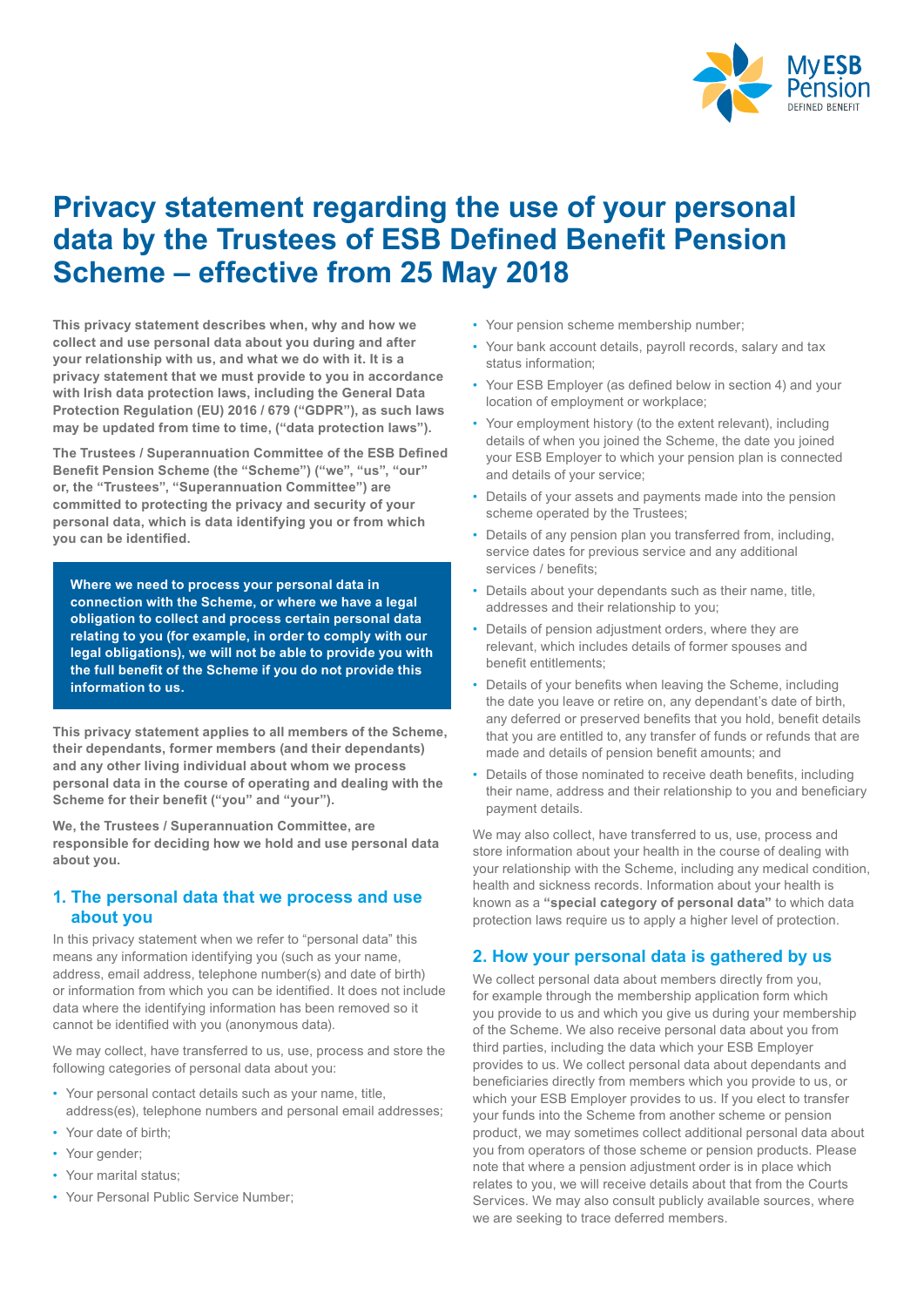## **3. How we will use information about you, and our basis for use**

As trustees, we deliver services to you and perform our roles in accordance with documentation relating to the Scheme and to comply with our legal obligations under contracts and applicable laws relating to the Scheme. In order to do this in an effective way we need to gather and use personal data about you. We will only use your personal data when the law, including data protection laws, allows us to or requires us to. Most commonly, we will use your personal data (see section 1) in the following circumstances:

| <b>Action of Trustees</b>                                                                                                                                                          | Trustees' Reasons for<br><b>Processing your Data</b>                                                                                                                                                                                                                                                                                                                                                                                                                                                                                                                                                                                            |
|------------------------------------------------------------------------------------------------------------------------------------------------------------------------------------|-------------------------------------------------------------------------------------------------------------------------------------------------------------------------------------------------------------------------------------------------------------------------------------------------------------------------------------------------------------------------------------------------------------------------------------------------------------------------------------------------------------------------------------------------------------------------------------------------------------------------------------------------|
| To process your Scheme<br>membership benefits, to give<br>you information about your<br>participation in the Scheme, to<br>prevent unauthorised access to<br>information about you | For each of the situations<br>listed in which your personal<br>data is processed, one,<br>several, or all of the following<br>grounds justify this use of your<br>personal data:                                                                                                                                                                                                                                                                                                                                                                                                                                                                |
| Arranging to receive payments<br>in connection with your<br>membership of the Scheme                                                                                               | Processing is necessary<br>for the performance of a<br>contract to which you are<br>party or in order to take<br>steps at your request prior<br>to your entering into the<br>Scheme:<br>Processing is necessary<br>to comply with our legal<br>obligations, including those<br>contained in pension laws;<br>and $/$ or<br>To pursue legitimate<br>۰<br>interests of our own or<br>those of third parties, such<br>as for the proper operation<br>and administration of the<br>Scheme for the benefit of all<br>members and beneficiaries.<br>provided your interests<br>and fundamental rights do<br>not override our legitimate<br>interests. |
| To operate the Scheme and<br>to respond to any queries you<br>may have                                                                                                             |                                                                                                                                                                                                                                                                                                                                                                                                                                                                                                                                                                                                                                                 |
| Making payments to you<br>(whether you are a member or<br>dependant of a member) under<br>the Scheme                                                                               |                                                                                                                                                                                                                                                                                                                                                                                                                                                                                                                                                                                                                                                 |
| To verify the personal data<br>provided to us and to comply<br>with anti-money laundering,<br>anti-terrorist financing and fraud<br>prevention rules                               |                                                                                                                                                                                                                                                                                                                                                                                                                                                                                                                                                                                                                                                 |
| To comply with applicable<br>pension, data protection laws,<br>tax and regulatory reporting<br>obligations                                                                         |                                                                                                                                                                                                                                                                                                                                                                                                                                                                                                                                                                                                                                                 |

Some of the above legal bases for processing will overlap, and there may be several legal bases which justify our use of your personal data. We may also justify processing your personal data, on the following grounds, which are likely to be rare:

- (a) With your consent (where we have sought it and you have provided it), in which case you can withdraw your consent at any time; and / or
- (b) Where it is needed in the public interest or for an official purpose which is enshrined in law, for example if we are required to address a query from the Financial Services and Pensions Ombudsman.

#### **4. Why we process your personal data**

It is a requirement for all employees of the Electricity Supply Board (the "**ESB**") (referred to as a "**ESB Employer**") to be a member of the Scheme as a condition of their contract of employment.

When you sign your contract of employment you agree to become a member of the Scheme, and as a condition you must provide us, your ESB Employer or our service providers with certain information covered in this privacy statement in connection with your membership of the Scheme.

#### **5. The basis for our use of special categories of personal data about you**

We may process your health data (as described in section 1) on one, several or all of the following grounds:

- Where any such processing of health data is necessary for the purposes of an occupational pension, a retirement annuity contract or any other pension arrangement;
- Where any such processing is necessary for the purpose of (i) obtaining legal advice, (ii) establishing, exercising or defending legal rights, or (iii) any legal proceedings (including prospective legal proceedings) or legal claims (including prospective legal claims);
- Where pension or data protection laws permit it or require it; and / or
- With your explicit consent (where we have sought it and you have provided it), in which case you can withdraw your consent at any time.

Less commonly, we may process this type of information where it is needed to protect your vital interests (or someone else's vital interests) and you are not capable of giving your consent.

We will not hold information about any criminal convictions that you may have.

### **6. Automated decision-making that may impact on you**

Automated decision-making takes place when an electronic system uses personal data about you to make a decision about you without human intervention. Automated decision making is used by us in limited circumstances namely to determine when a member reaches retirement age, so that you will be paid your pension entitlements. This means that we use your personal data to find out when you reach retirement age.

### **7. Information that you give us about other people**

Where you provide us with personal data relating to other people, such as your dependants, you should ensure that before doing so, the individuals in question are made aware of the fact that we will hold information relating to them and that we may use it for any of the purposes set out in this privacy statement. It is the responsibility of members to ensure that any individual whose personal data they provide to us, such as dependants, are provided with a copy of this privacy statement.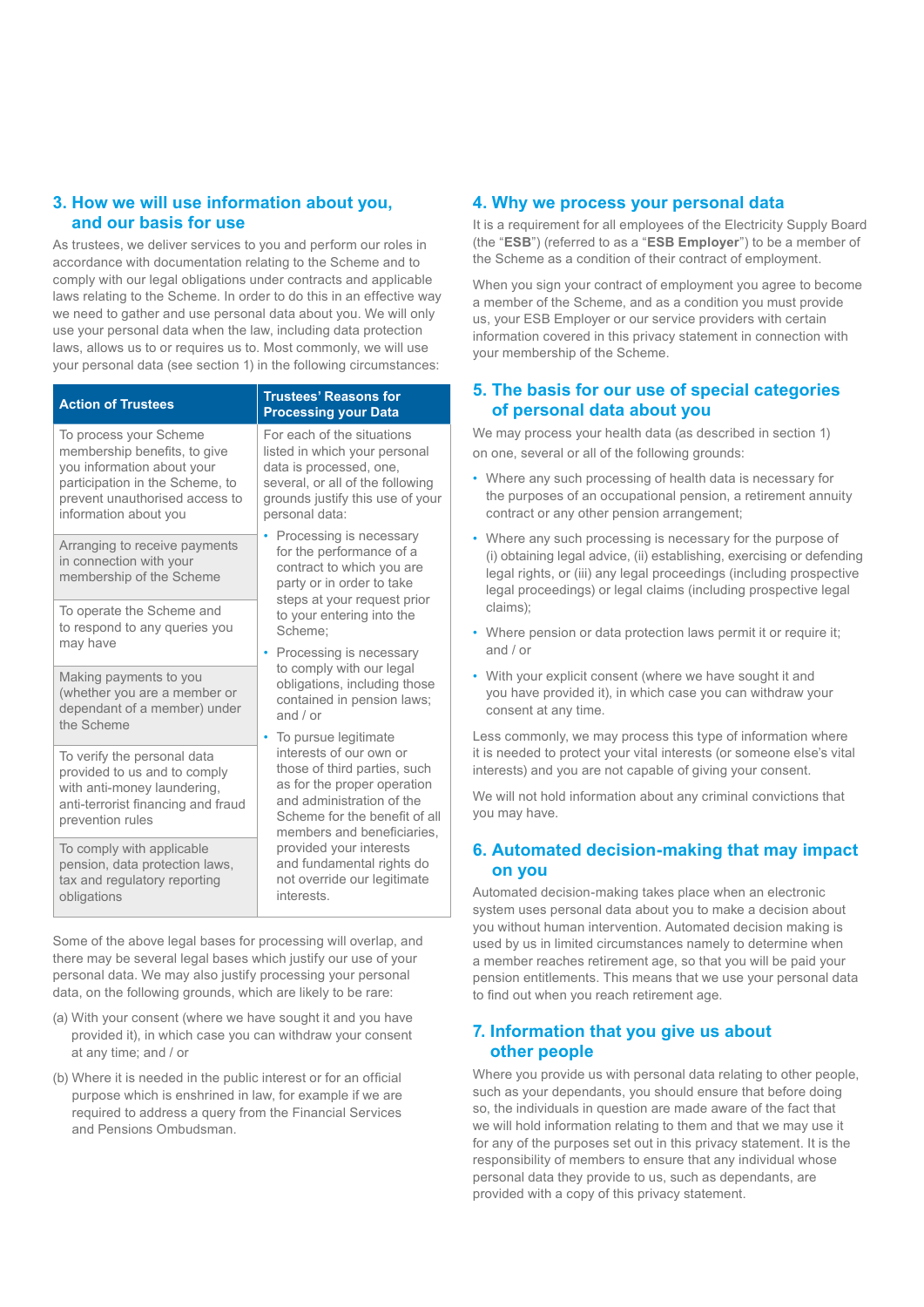## **8. Why we share your personal data with other organisations**

We may share your personal data with other organisations, including our service providers. We will only ever share your personal data with third parties for your benefit as a member of the Scheme or in connection with our role as Trustees / Superannuation Committee.

### **9. How secure is your data?**

We have put in place appropriate security measures to prevent your personal data from being accidentally lost, used or accessed in an unauthorised way, altered or disclosed.

All service providers to which we disclose your data are required by us to take appropriate security measures to protect your personal data in line with our requirements. We require our service providers to keep your information secure and we only permit them to process your personal data for our purposes (and in accordance with our instructions) or in order to comply with applicable laws.

Please note however that where you are transmitting information to us over the internet this can never be guaranteed to be 100% secure. For any payments which we take from you or pay to you online we will use a recognised third party online secure payment system, and we are not responsible for the security of this system.

## **10. Transfers of personal data**

In connection with the above purposes we may transfer your personal data outside the European Economic Area, including to a jurisdiction which is not recognised by the European Commission as providing for an equivalent level of protection for personal data as is provided for in the European Union. If and to the extent that we do so, we will ensure that appropriate measures are in place to comply with our obligations under applicable law governing such transfers, which may include entering into a contract governing the transfer which contains the 'standard contractual clauses' approved for this purpose by the European Commission or, in respect of transfers to the United States of America, ensuring that the transfer is covered by the EU-US Privacy Shield framework. Further details of the measures that we have taken in this regard are available from the Secretary of Trustees or the Pensions Services Manager. All requests for details should be addressed to the **Secretary of Trustees, ESB Pensions, 2 Gateway, East Wall Road, Dublin 3**.

### **11. How long will we use your personal data for?**

Generally we will hold your personal data for as long as you are a member of the Scheme or if required under the legislation, accounting, reporting and regulatory rules we must follow, unless you tell us it is out of date or the purposes (see section 3) for which it is processed have ceased. In general, we will hold your personal data for a period of up to seven years after your final Scheme benefits are received, unless we are obliged to hold it for a longer period of time under applicable law or regulations, or in connection with a legal dispute.

To determine the appropriate retention period for personal data, we consider the amount, nature, and sensitivity of the personal data, the potential risk of harm from unauthorised use or disclosure of your personal data, the purposes for which we process your personal data and whether we can achieve those purposes through other means, and the applicable legal requirements.

We will review your personal data regularly to establish whether we are still entitled to process it. If we decide that we are not entitled to do so, we will stop processing your personal data except that we will retain your personal data in an archived form in order to be able to comply with future legal obligations e.g. compliance with tax requirements and exemptions, and the establishment exercise or defence of legal claims.

When it is no longer necessary for us to hold your personal data, we will securely destroy it in accordance with applicable laws and regulations.

# **12. Your data subject rights**

**Why you should tell us when your details need to be updated** It is important that the personal data we hold about you is accurate and current. You agree to notify us without delay in the event of any change in the personal data we hold about you, to enable us to comply with our obligations to keep information up to date. You can contact us using the details set out in section 14.

#### **Your rights in connection with the personal data we hold about you**

You have the right, subject to some conditions and limited exceptions contained in data protection laws, to:

- (a) Request access to your personal data that we hold about you; this right enables you to receive a copy of this personal data from us;
- (b) Request correction of the personal data that we hold about you; this right enables you to have any incomplete or inaccurate information we hold about you corrected;